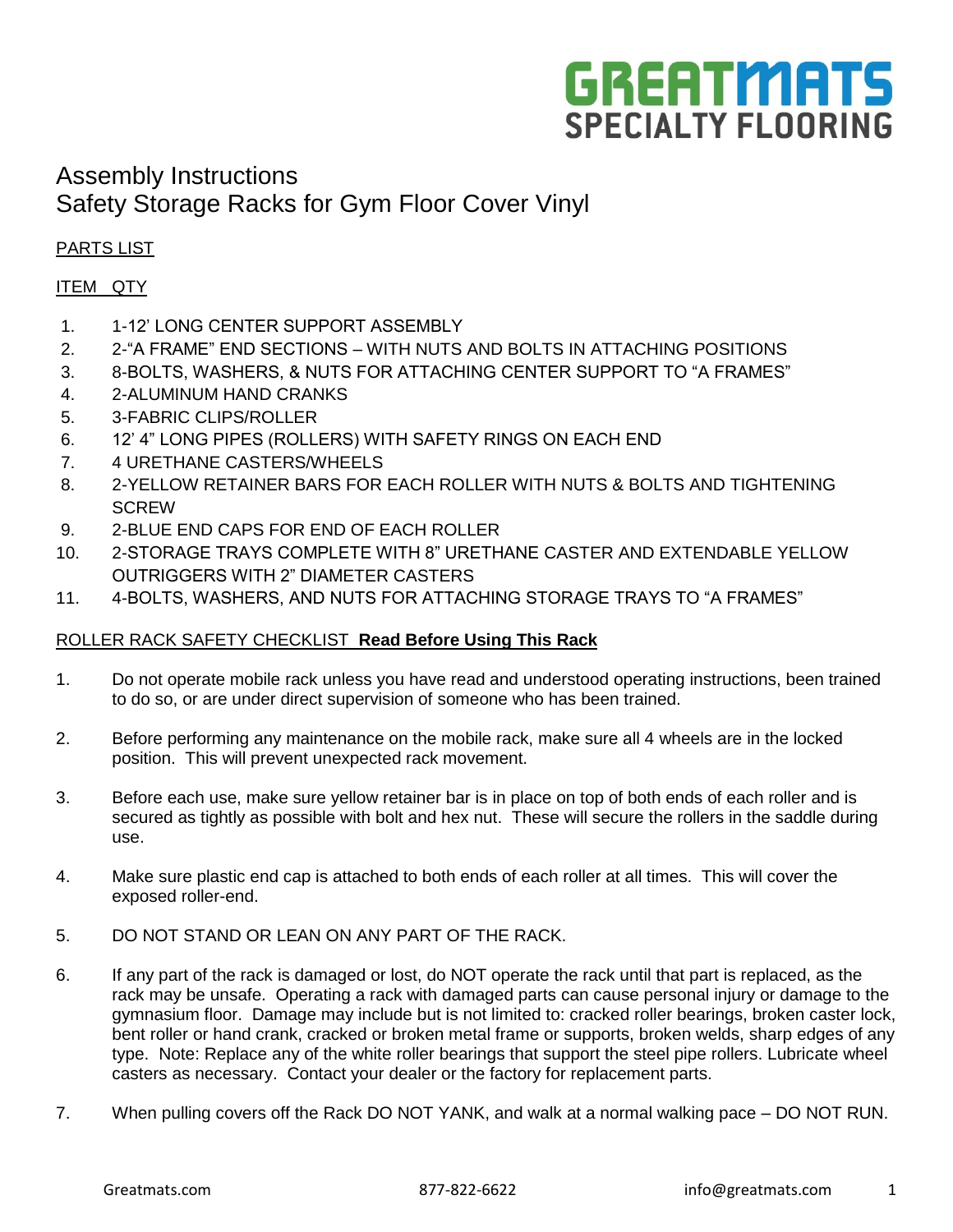Assembly Instructions: Premium Safety Storage Racks for Gym Floor Cover Vinyl - continued

8. Rack must be used on even surfaces only, or there is a risk that the wheel frames can bend. Do not roll from indoors to outdoors or vice versa!

#### ASSEMBLY

#### HOW TO ASSEMBLE:

- 1. Attach the 4 casters to the plates at the base of each "A frame" section. Note that the bolts are already loosely inserted. (If you have purchased the optional brush assembly it is important that the interior two bolts have their threads stay facing up, as the brush assembly fits over the threads and is attached with the provided wing nuts.) See figure #1
- 2. Assemble the two "A frame" end sections to the center support assembly. See figure #2
- 3. Assemble the two storage trays with outriggers to the "A frame". See figure #3
- 4. Set the 12' 4" long pipes into each set of cradles on both sides of rack, so that the round safety rings on each end are placed on the outside of the cradles. The pipes should spin freely in the cradles. See figure #4
- 5. Place straight end of the yellow retaining bar under the tightening block. Insert at slight angle. See figure #5
- 6. Attach opposite (bent) end of the retaining bar with nut and bolt. See figure #6
- NOTE: RETAINING BAR IS DESIGNED TO KEEP THE ROLLER IN THE CRADLE DURING USE. ALSO, TIGHTENING SCREW OVER THE STRAIGHT END OF THE BAR CAN BE USED TO KEEP THE ROLLER AND COVER FROM UNWINDING DURING TRANSPORT OR OTHER MOVEMENT. (FIGURE #7)
- NOTE: MAKE SURE THE TIGHTENING SCREW IS LOOSENED SUFFICIENTLY TO ALLOW THE ROLLER TO MOVE EASILY DURING OPERATION.

#### WINDING OF GYM FLOOR COVER VINYL ONTO STORAGE RACK:

2 people are required to wind-up your gym floor covers. For larger 10 roller racks, 3 or 4 people will make the job much easier and safer, especially when winding the cover on the upper level rollers.

- 1. Your gym floor cover is made in 10 ft. wide sections and is shipped to you in bundles. Open the bundles onto the gym floor and proceed to roll the 10 ft. sections onto the storage rack. You may want to allow 24 – 48 hours for the creases to relax before you wind them onto the rack.
- 2. Line up roller rack with the first section of Gym Floor Cover Vinyl you plan on rolling up, usually one of the end sections, so that the broad side of the rack is facing the 10' wide side of the material. Lock rack wheels. For the 10-roller rack, wind cover sections onto the three lower rolls on one side of the rack. Begin at the lowest roll. Turn the rack to the other side and wind on all five rolls, again beginning at the bottom and working to the top. Turn the rack once more and complete winding onto the upper two rolls, working from lower to upper. This procedure is designed to distribute weight on the rack during the winding process and eliminate any chance of tipping the rack.
- 3. Pull the first section of Gym Floor Cover Vinyl material over the top of lowest empty roller and wrap it around. Then attach (3) white plastic "C" clips to fasten material to roller, one on either end, and one in the middle.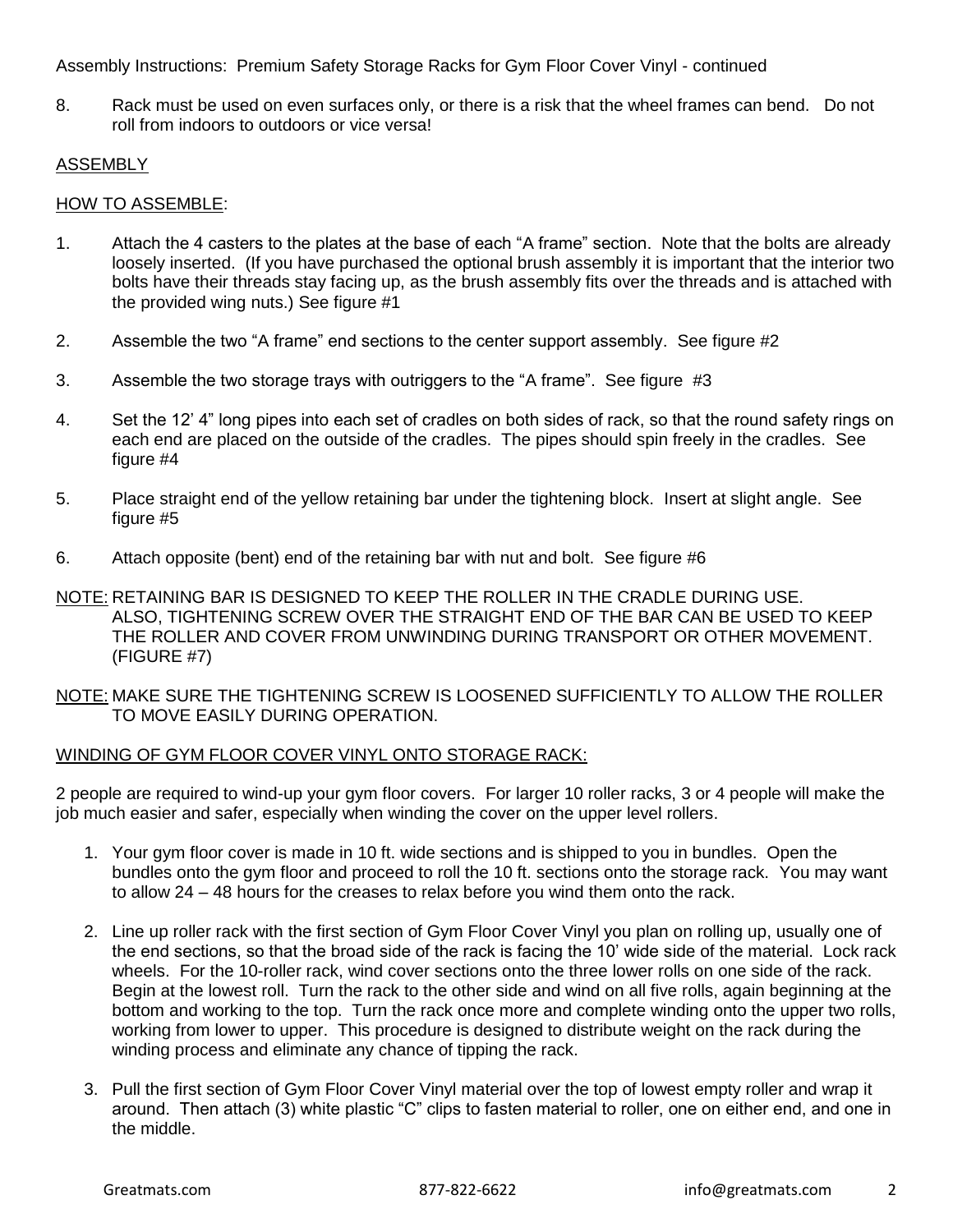Assembly Instructions: Premium Safety Storage Racks for Gym Floor Cover Vinyl - continued

- 4. Once the material is clipped on to the roller, remove blue plastic end caps and attach hand crank or Power Winder to the roller and proceed to wind up the material. For best results, one person should be standing on either end of the rack, pulling the cover taut on the side to prevent any bunching up in the middle.
- 5. When covers are rolled on the bottom two rollers, tighten screw over the flat end of the yellow retaining bar to keep roller from unwinding. Then turn the rack to the other side and roll covers on rollers, beginning at the bottom and working up. (The weight of covers on the bottom rollers helps keep the rack stable). Continue rolling covers on upper rollers until complete.

PULL THE COVERS AT A REASONABLE WALKING SPEED. DO NOT RUN WHEN PULLING OFF COVERS. THIS PRACTICE IS UNSAFE.

Note: When pulling covers off the rack onto the floor, start at the top and work down. Unwind the covers off the top two rollers on one side first, and then rotate the rack to pull the top two covers off the other side next. Continue until all covers are off the rack.

NOTE: Any time winding is stopped and before the crank handle is released from the winder's grip, the screw on the retaining bar should be tightened to prevent the roller from moving. This procedure is especially important on the upper lever rolls where there is more force for reversing the roll. If the roll is not locked in place, the handles can spin rapidly as the cover unwinds.

AGAIN: IF FOR ANY REASON THE CRANK HANDLES ARE RELEASED FROM THE WINDER'S GRIP DURING THE WINDING PROCESS, LOCK THE ROLL IN PLACE WITH THE TIGHTENING SCREW FOR THE YELLOW RETAINING BAR.

#### OPTIONAL BRUSH ASSEMBLY

If you have purchased the optional brush assembly, it is designed to fit right over the inside bolts which hold the wheels to the frame. 4 wing nuts hold the brush in place.

- 1. The brush assembly is adjustable and by moving the holes out to the farthest point on the edge of the rack there will be less friction during wind-up. if you have narrow doorways the brush can be stored "inside" the wheels by moving it in towards the center of the rack.
- 2. If you want to clean the cover of debris after an event, start the winding process by placing the gym floor cover vinyl fabric under the brush head first and then onto the roller.

#### AT NO TIME SHOULD ANYONE LEAN, SIT, OR PLACE HEAVY OBJECTS ON THE ROLLERS. THEY WILL BEND IF TOO MUCH CONCENTRATED WEIGHT IS PLACED ON THEM.

#### BENT ROLLERS MAY NOT BE SAFE FOR USE.

Greatmats.com 117 Industrial Ave Milltown, WI 54858 877-822-6622 info@greatmats.com revised 9/2015